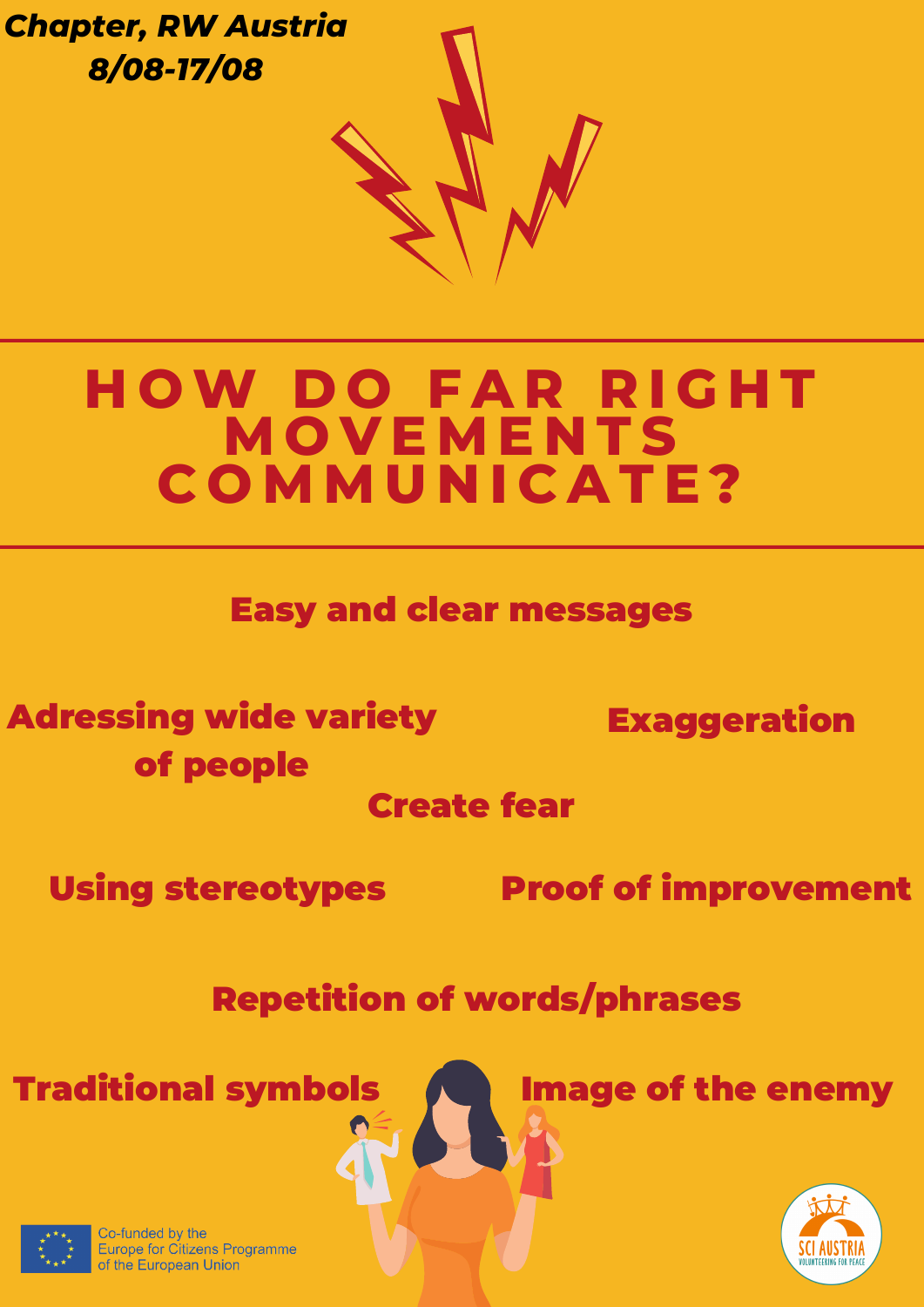#### GAY MAN IN CONCENTRATION CAMPS

Between 5,000 and 15,000 men were imprisoned in concentration camps as "homosexual" offenders.

According to many survivor accounts, pink triangle prisoners were among the most abused groups in the camps. They were often subjected to physical and sexual abuse by camp guards and fellow inmates. In some cases, they were beaten and publicly humiliated. In Buchenwald concentration camp, some pink triangle prisoners were subject to inhumane medical experiments.

Beginning in November 1942, concentration camp commandants officially had the power to order the forced castration of pink triangle prisoners.

SS leader and Chief of the German Police

Heinrich Himmler established the Reich Central Office for the Combating of Homosexuality and Abortion. Homosexuality and abortion were seen as threats to the German birth rate and thus to the fate of the German people. Police forces used raids, denunciations, and harsh interrogation and torture methods to track down and arrest men whom they believed violated Paragraph 175.

N A N. <u>In the set of the set of the set of the set of the set of the set of the set of the set of the set of the set of the set of the set of the set of the set of the set of the set of the set of the set of the set of the set o</u> PERSECUTION OF HOMOGRAPH  $\overline{\phantom{a}}$ **S** 

# 1934: PINK LISTS

In fall 1934, the Berlin Gestapo (political police) instructed local police forces to send them lists of all men believed to have been engaged in same-sex behavior.

> Office for the **COMBATING OF** Homosexuality and **ABORTION**

Paragraph 175 was a provision of the German Criminal Code from 15 May 1871 to 10 March 1994 that banned sexual relations between men. In 1935 the Nazis strengthened Paragraph 175 by redefining the crime as a felony and thus increasing the maximum penalty from six months' to five years' imprisonment. A criminal offense would now exist if "objectively the general sense of shame was offended" and subjectively "the debauched intention was present to excite sexual desire in one of the two men, or a third". Mutual physical contact was no longer necessary.

In the nazi concentration camps a downward pink triangle was established for prisoners identified as homosexual men, which also included bisexual men and transgender women. According to Richard Plant – author of The Pink Triangle: The Nazi War Against Homosexuals – between 50,000 and 63,000 were convicted for homosexuality between 1933 and 1944.

One of the Nazis' first actions against gay communities was to close gay bars and other meeting spots.Another early action undertaken by the Nazi regime was the elimination of gay newspapers, journals, and publishing houses. Newspapers had been one of the primary means of communication in Germany's gay communities. The persecution escaleted between 1934-36

## Persecution on the early years

## 1935: Paragraph 175

1936: Reich Central

#### AND LESBIANS?

The Nazi regime never criminalized sexual relations between women. However they weren't viewed differently than gay man. The reason behind the difference of treatment was Nazi procreation policy. In fact Lesbian women were seen, first and foremost, as women, and woman's first task was motherhood. They had a responsibility to give birth to racially pure Germans, called "Aryans."